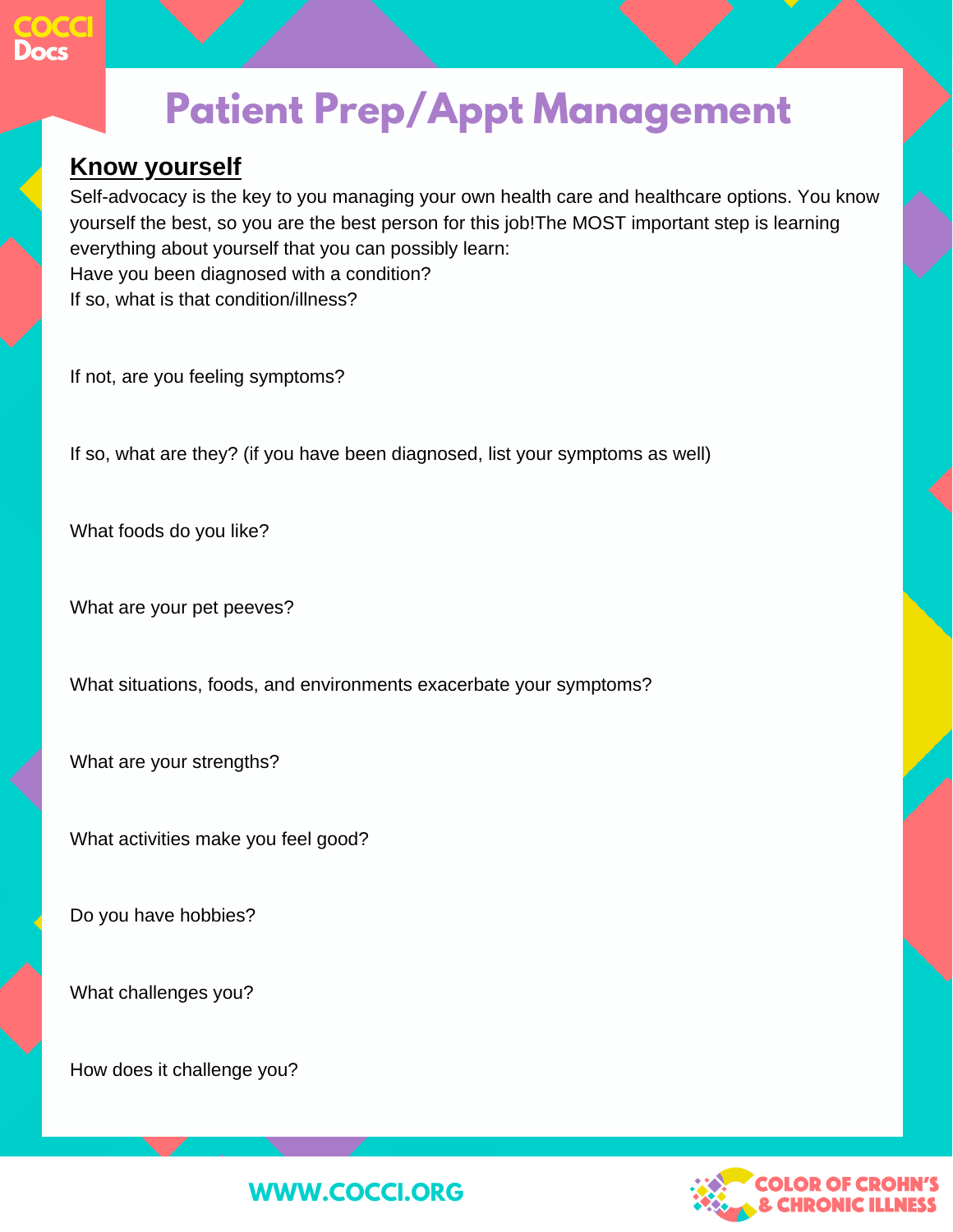

## **Patient Prep/Appt Management**

#### **Part II - Conversations with your Health care Provider**

Speaking up for ourselves can be one of the toughest things to do. It can be scary, intimidating, and downright uncomfortable. But, you can do this! You are powerful and no one can convey your life the way that you can -- you are the expert and you've got this!

- 1. Prepare for your appointments
	- a. Determine whether or not you will have someone attending your appointment with you. You will want to discuss your concerns with them so that they can be prepared for the appointment with you.
	- Create a list of questions that you would like answered by your health care professional. Example questions: b.
		- i.Have you treated other black/minority patients?
		- Why do you want to run that test? How long do the results take? ii.
		- What will the results tell you about my health? iii.
		- Will there be additional tests? iv.
		- What patient resources are available to me? v.
	- Research your condition/symptoms make a list of symptoms c.
		- On a scale of 1-10 (1 being the least amount) how much pain are you in? i.
		- ii.How does each symptom impact the quality of your life? Make a list.
	- d. Make a list of medications that you are currently taking
		- Make a list of medications that you have recently taken (the last 60 days) i.
- e. Bring any x-rays, test results, lab results that pertain to the appointment with you (if this is a new physician). 2. During your appointment:
	- Listen and take notes on what the doctor says, and write down the questions that you think of so that you a. don't forget them.
	- b. Go over your questions and ask them (write your notes on the responses, and process what is said).
	- Express your needs, don't assume that the doctor will know them. c.
	- As much as your health is an emotional situation, do your best to remove emotions from your self-advocacy d. so that you can think clearly and rationally.
	- Ask questions about the medication that you are being prescribed: e.
		- Why am I being prescribed this medication? i.
			- 1.I have an allergy to \_\_\_\_\_\_\_\_\_, does this medication have that?
			- 2. Are there other options or is this the only option right now?
		- ii. How long has it been on the market?
		- iii. Are there any studies that I can read on this particular medication?
		- What if I miss a dose? Will there be adverse effects? iv.
		- v. If this fails, what are the next steps?
		- Are there any natural remedies that may help instead of immediately going to a prescription medication? vi.
- If you are not comfortable with the diagnosis, you have the right to seek a second opinion. Express this concern 3. to your healthcare provider and look into a secondary opinion.
- 4. Prepare to receive news that you may not be comfortable with
	- You can disagree, this is a process. But respect is always the rule. a.
- 5. When speaking to office personnel, be sure that you are speaking to the person who is qualified to answer your questions with an accurate response. Meaning, if they tell you NO, do they have the authority to provide a YES also. If they do not, it is OK to ask for the director or the manager.



### **WWW.COCCI.ORG**